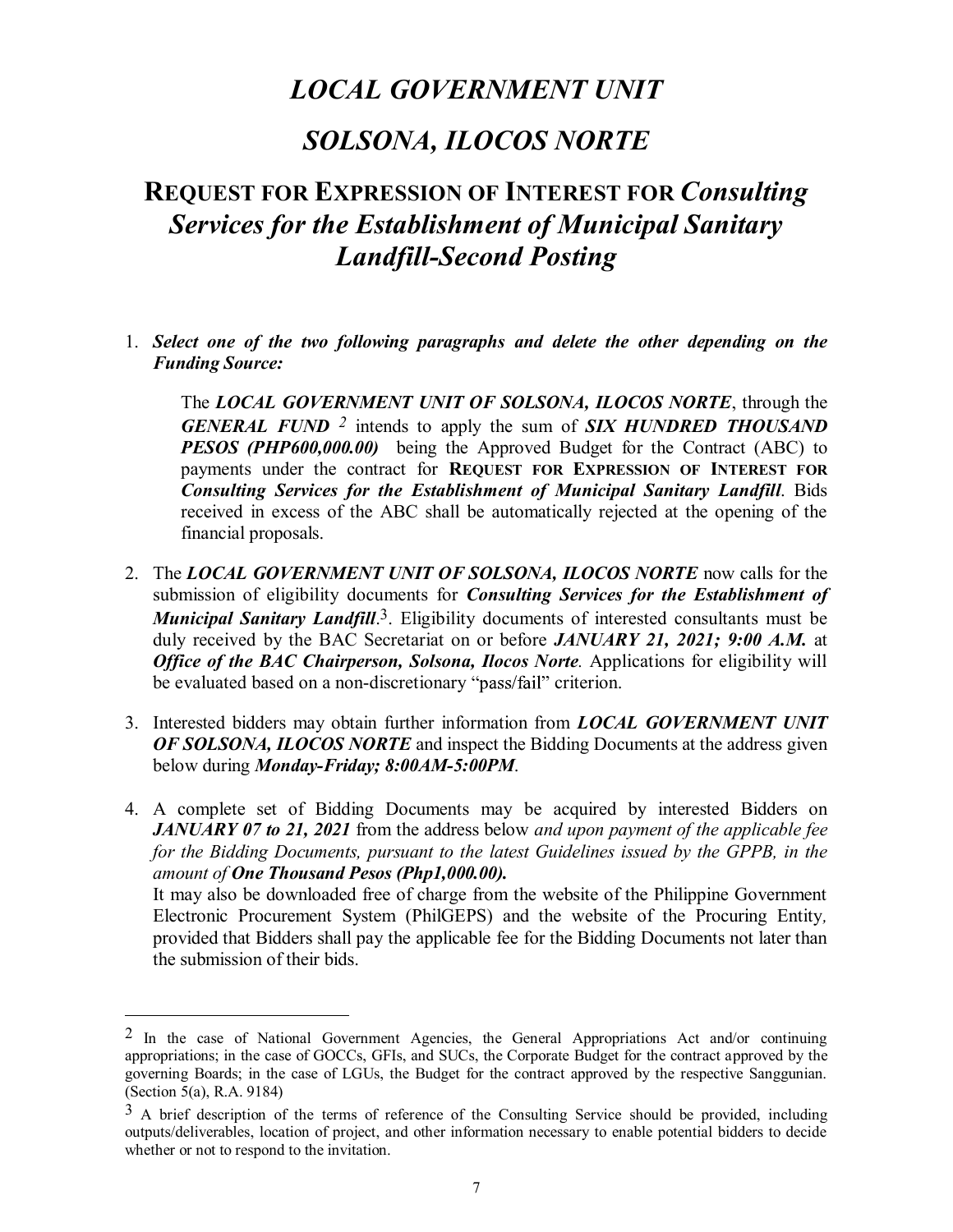5. The BAC shall draw up the short list of consultants from those who have submitted Expression of Interest, including the eligibility documents, and have been determined as eligible in accordance with the provisions of Republic Act 9184 (RA 9184), otherwise known as the "Government Procurement Reform Act", and its Implementing Rules and Regulations (IRR). The short list shall consist of *three*  $(3)^4$  prospective bidders who will be entitled to submit bids. The criteria and rating system for short listing are:

### Level II

- 6. Select one of the two following paragraphs, and delete the other depending on the Funding Source:
	- a) If the Funding Source is GoP:

Bidding will be conducted through open competitive bidding procedures using non-

In addition, select one of the two following paragraphs and delete the other depending on the existence of the condition under Section 24.3.3 of the IRR of RA 9184:

- (i) Select this paragraph if Filipino consultants have sufficient expertise and capability to render the services required under the project: Bidding is restricted to Filipino citizens/sole proprietorships, cooperatives, and partnerships or organizations with at least sixty percent (60%) interest or outstanding capital stock belonging to citizens of the Philippines.
- 7. The Procuring Entity shall evaluate bids using the *[indicate if Quality Based* Evaluation/Selection (QBE/QBS), Quality-Cost Based Evaluation/Selection (QCBE/QCBS), Fixed Budget Selection, or Least-Cost Selection] procedure. [In case QCBE is used, insert the following sentence here: The Procuring Entity shall indicate the weights to be allocated for the Technical and Financial Proposals]. The criteria and rating system for the evaluation of bids shall be provided in the Instructions to Bidders. Example the contract shall be contract shall be contract shall be completed within Thirty days (30 days).<br>
The contract shall be contract shall be contract shall be contract shall be completed with the services required u
- 
- to reject any and all bids, declare a failure of bidding, or not award the contract at any time prior to contract award in accordance with Section 41 of RA 9184 and its IRR, without thereby incurring any liability to the affected bidder or bidders.
- 10. For further information, please refer to:

MINETTE JOY D. VICENTE BAC Secretariat Solsona, Ilocos Norte 09175558579 minjoydvicente@gmail.com

 <sup>4</sup> For World Bank financed contract, the short list should be six (6) Consultants.